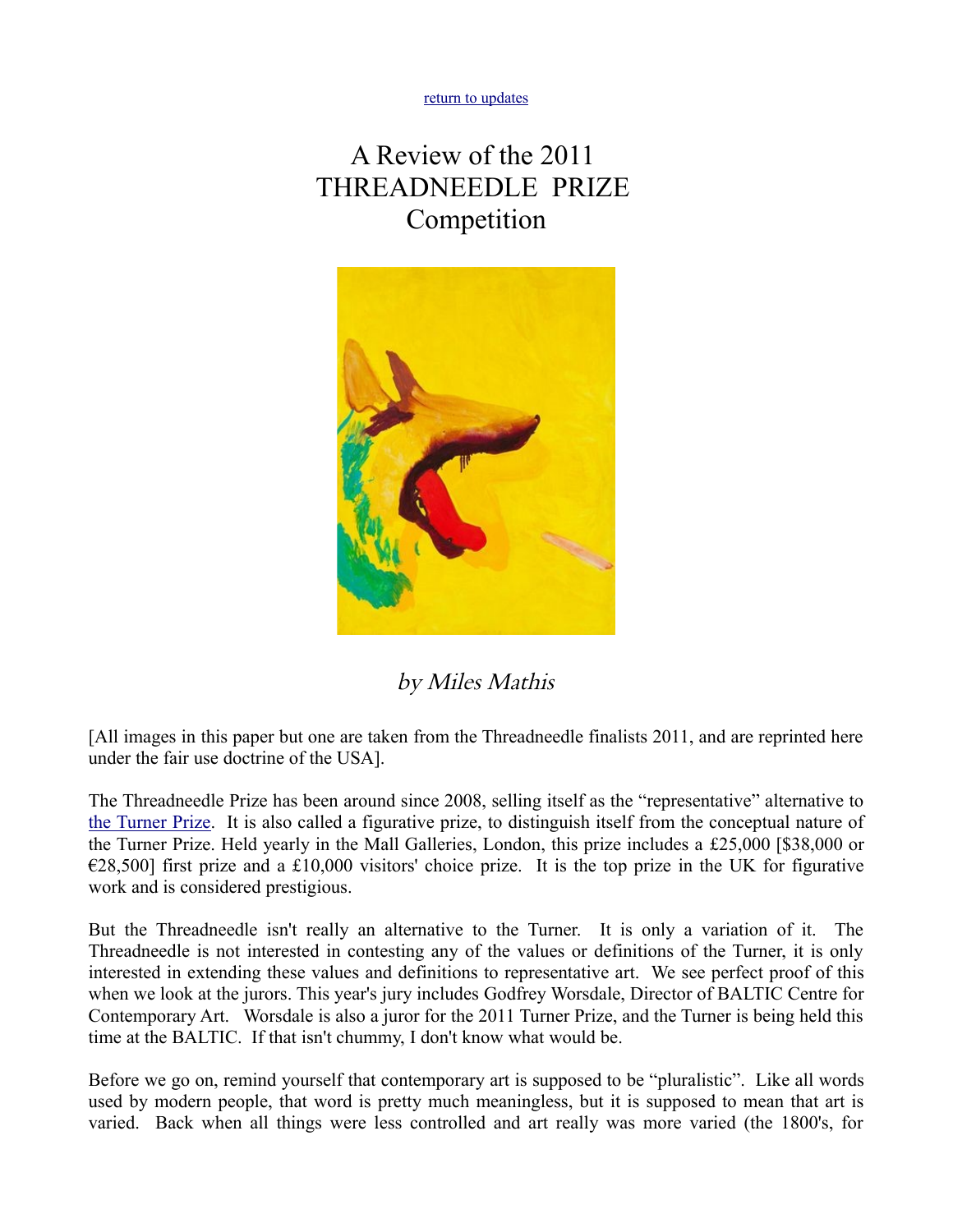example), you had people disagreeing with one another. That is what real variation will do—it will create disagreement. But here we see two "variations" of art selling the same ideas. There is no disagreement. The same juror can sit on both juries. So we see that the Threadneedle isn't really even a variation of the Turner, it is only the same idea in different garb. Not a variation but a subsidiary.

Or maybe an ugly stepsister. The Turner Prize is worth £40,000, 60% higher than the Threadneedle Prize. This is curious in itself, and is a tall sign announcing what is really going on here. Representation is being let back in the game, but only as a minor partner. As we have seen with Godfrey Worsdale, the Turner people are in control of the Threadneedle as well, and they are dictating the terms. Ask yourself this: why can't they just admit that art is one category, as they so often tell us themselves? Why divide it into representation and conception, which are manufactured and false categories anyway? Why not have one show and let the artists compete directly against one another, pooling the prize money? I will tell you why. Because the Turner people want to keep realism down, even while pretending to include it. They want you to be able to look at it, because that is only fair; but they won't include it as an equal, and won't show you the best of it. If they included the best realism in the world, and set it side by side with their Turner lots, the Turner lots would immediately crumble in the eyes of everyone. The scam would be over.

If you set up <u>my Triptych</u> at the Tate Modern, as just one example, it would create a sensation far beyond any elephant dung or shark in a tank or other manufactured and promoted shock by Saatchi and Serota and their coven of fraudsters. The next year the public would demand to see more real works of art, and no more of this modern garbage cluttering the museums. That is the real reason we have to be kept out. That is the real reason we have to be slandered decade after decade. And that is the real reason that the Threadneedle looks so pathetic. It is being squashed on purpose. These little paintings were chosen expressly to make the Turner tinkertoys look interesting.

The US equivalent of the Threadneedle is the Outwin Boochever Portrait Prize, which I have [commented on extensively.](http://mileswmathis.com/ng.html) Although the Outwin Boochever has always received many quality entries —entries next to which the Threadneedle finalists pale in comparison—the OB has in the past been controlled in the same way the Threadneedle is. The judges and administrators use modern inverted criteria to hijack the show, jettisoning the best entries and feting the worst. This is done on purpose, and it is done to force realism to conform to the values of the avant garde, making both sides of the false dialectic fundamentally equivalent. Again, not a variation but a subsidiary. Not pluralism but monism. The same idea in different make-up.

We are told that the Threadneedle Prize was created in order to act as a "showcase for paintings and sculptures that promote the practice of representational art, but challenge its language and assumptions." Some have thought the Prize was a reaction to the complaints of the Stuckists—selfstyled contemporary realists in the UK [who have cried foul in recent years](http://mileswmathis.com/bbc.html) at the avant garde's total cooption of the market. Although the timeline would support this reading, as we will see the Threadneedle was created more as a further form of control rather than of inclusion.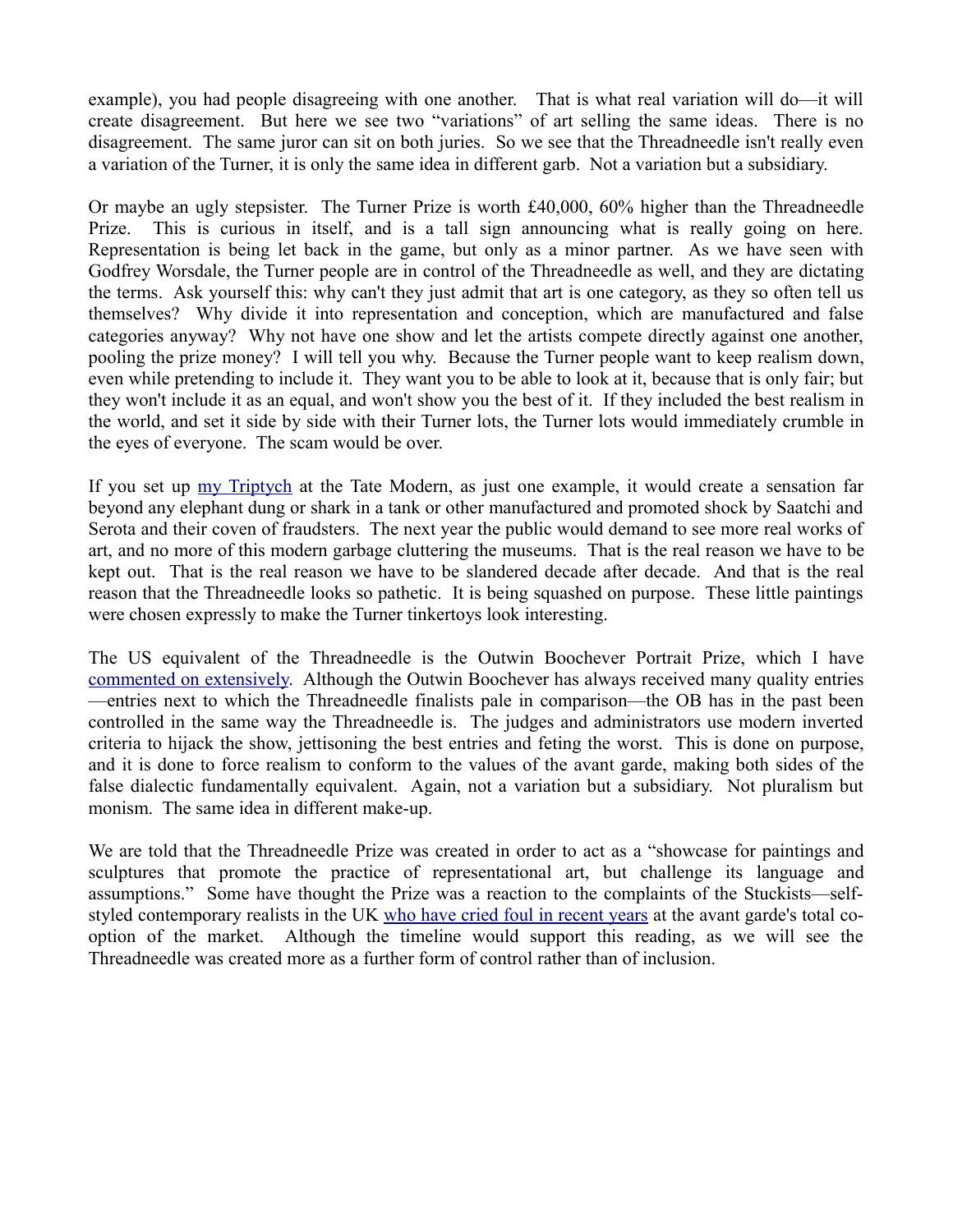

As we proceed, remind yourself of the "infiltrate and diffuse" methods used by the various State and corporate institutions over the past century, in both the US and UK. These methods are now a commonplace, and most people know not only of the many programs of the FBI and CIA and MI5 to diffuse opposition, they know of the record industry's program to tame and incorporate rock&roll, punk, rap, and so on. They know of the movie industry's program to tame and incorporate all forms of discontent and rebellion. And they know of the mainstream media's program of taming and incorporating any outbreak of social unease, first by including it in the roster, then by redirecting it into harmless and ineffectual channels.

By framing this paper in this way, some will think I am out of my mind. Am I claiming that realism is now a form of rebellion, one that needs to be tamed like rap or punk? I am indeed. I will admit that the current forms of realism aren't seen that way. Beyond that, I will admit that most realism isn't rebellious or progressive in any way. However, I will argue here that realism is potentially a very disruptive force against the *status quo*, and that the *status quo* knows that. This is because the *status quo* isn't what we have been told it is. The Stuckists, like their arch-enemies the avant garde, appear to think that the *status quo* is still the old aristocracy. They think that those making the rules are wealthy bluebloods, sipping port and listening to Vivaldi. But anyone who pays attention knows that isn't the case. That *status quo* was killed more than a century ago. As we can see from both the Threadneedle Prize and the Turner Prize, the *status quo* is now composed of the talentless children of corrupt old families who don't know art or music or poetry from a hole in the ground. They still control all levels of the arts and other media, but there is nothing remotely aristocratic about them. *Aristo*s means best, and these corrupt people have no interest in best. Their only interest is that they and their families and friends continue to get the prizes and jobs in the cushy fields like art, and that their investments in art remain viable.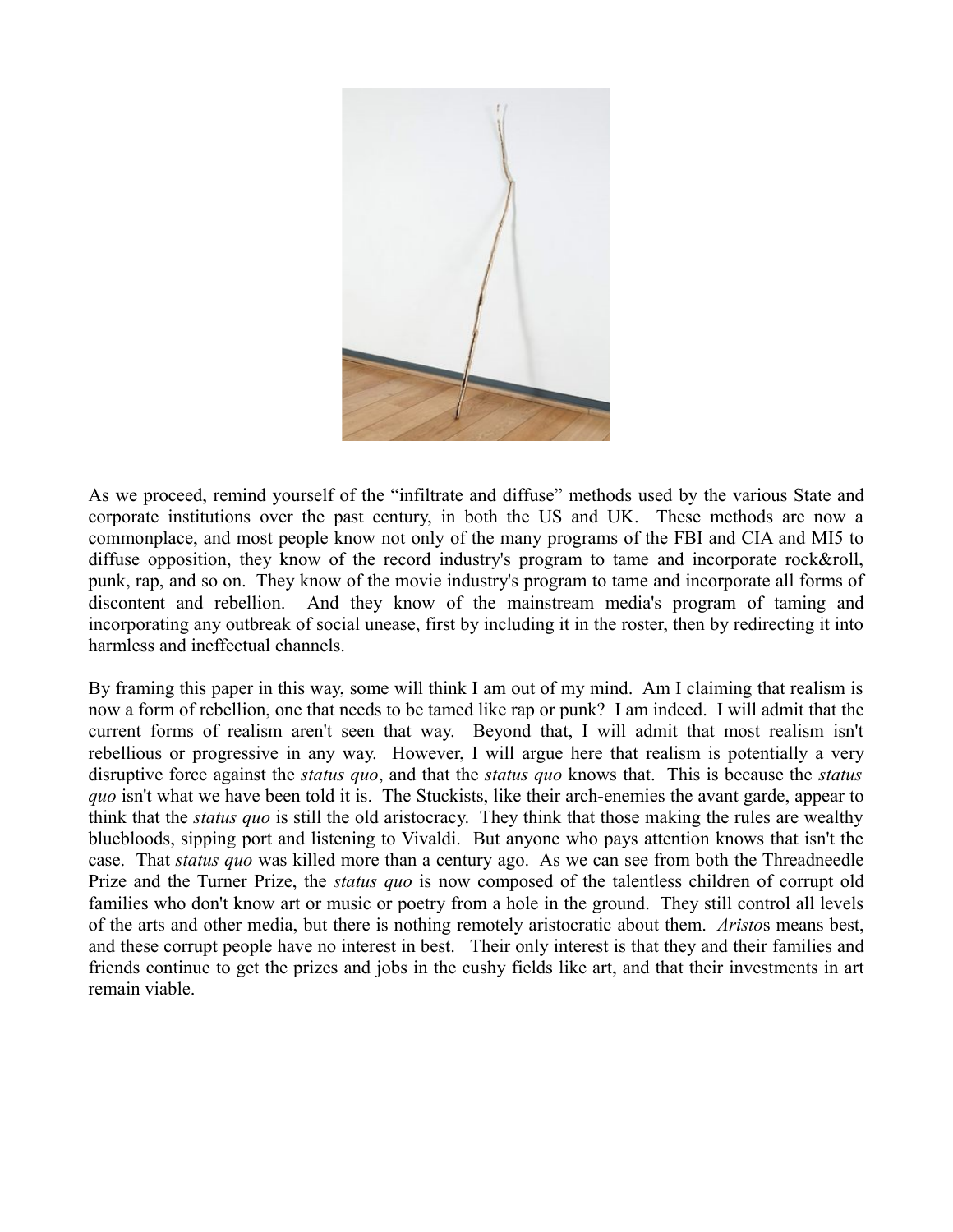

This is how to explain the shortlists (finalists) for these prizes. Any sensible person looking at these lists must see the purposeful lack of all quality in every submission. Any sensible person must see that the jury is choosing the worst work they can find, on purpose. Why would they do this? Two reasons: 1) to ensure that the bar is set so low that their friends and family can make it over, 2) to ensure that real artists either don't submit or don't meet the low qualifications.

Yes, this is the "idea" that both the Turner and Threadneedle competitions share: not revolutionary or even progressive politics, not exciting new theories, not relevant social commentary, but simply the inversion of previous standards. If the past was about beauty, about meaning, about skill, about talent, about passion, all those must be excised from art. Where art of the past was purposefully full, art now must be purposefully empty. Where the art of the past was large and ambitious, the art now must be small and pinched. All conventions must be minimized or destroyed, not for the sake of any statable regimen or end, but simply because they are conventions. The body of art must continue to be bludgeoned, not because it has committed any real crime but only because the spectacle of bludgeoning is more thrilling to the modern mind than any other possible spectacle. Better a pointless killing than no killing at all.

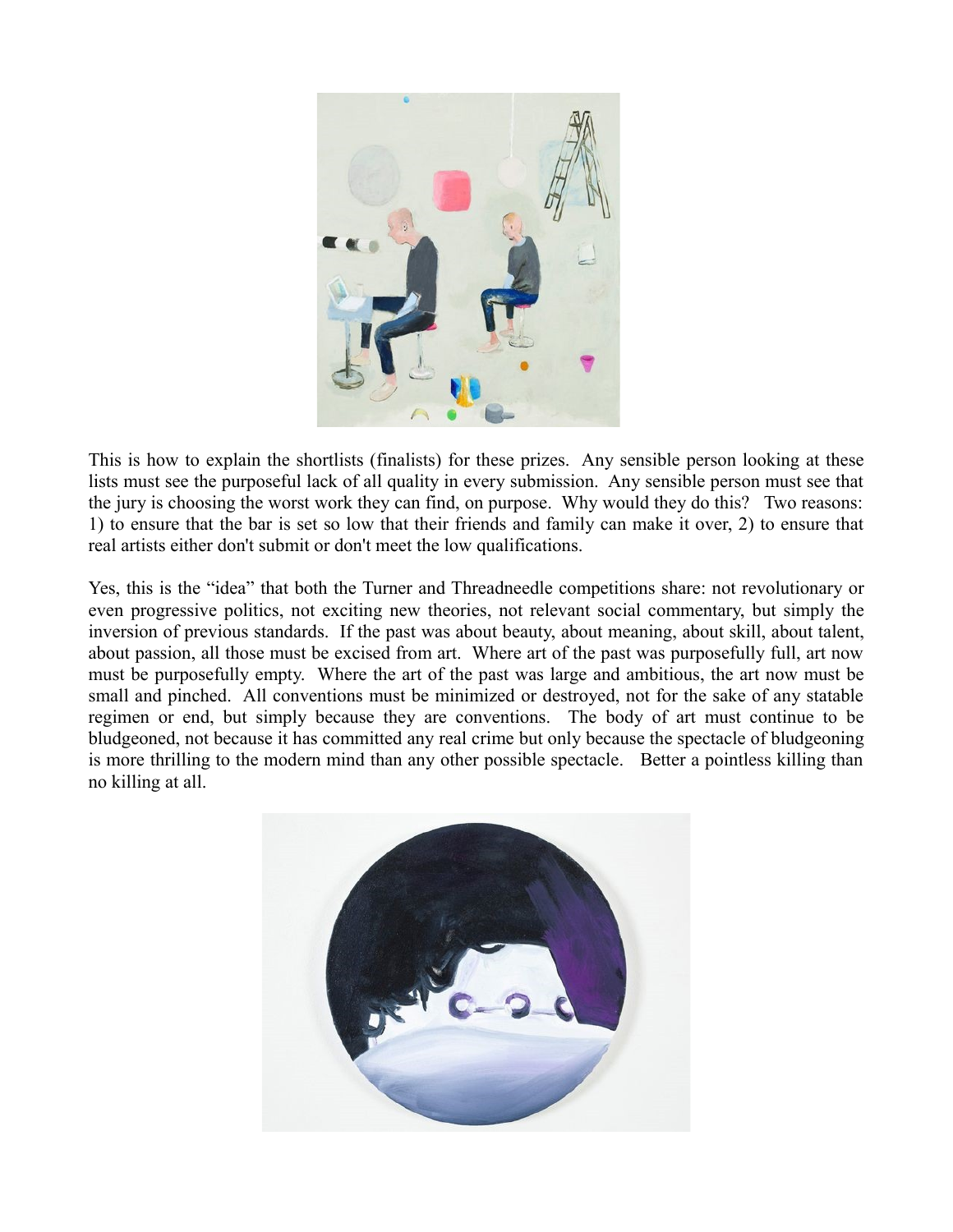To see this more clearly, let us study the quote above, the one about "promoting the practice of representational art, but challenging its language and assumptions." If you look closely at the works in the exhibits, you see that this sentence doesn't apply, or only applies in a negative sense. These works don't challenge any assumption, except maybe the assumption that art should be good. Gauguin challenged assumptions; Van Gogh challenged assumptions. These contemporary artists don't challenge assumptions about art, they are artistically challenged. Gauguin, looking at these shortlists, wouldn't applaud the bravery of these artists, he would look for a deeper hole to hide in. He would move from the Marquesas to a cave in the Antarctic. Van Gogh, looking at these shortlists, would cut off his other ear and gouge out both this eyes.



Let's be honest: the Threadneedle paintings and sculptures don't even reach the level of amateur art. I have judged highschool competitions where the entries were both more skilled and more interesting. Sixteen year olds have a better sense of art, even a better sense of politics, than these sad people at the Threadneedle. I have seen exhibits at jails and asylums that were much more interesting. We have all seen paintings by chimps and elephants that showed a keener sense of aesthetics, and I don't mean that as a joke. I am deadly serious. This so-called art in contemporary exhibitions has been purposely zeroed out, so that it looks bad next to *anything*. It is *supposed* to look bad, and it achieves that in spades. This awful realism is perhaps the only thing in the world that could make the lots at the Turner look good, and that is precisely why it is in the exhibition.

Yes, these works aren't just accidentally awful. These works, like the ones in the Turner Prize exhibits, are awful on purpose. Most people who read about these exhibits in the papers think that this is simply what art has become. It just happened. Well, like everything else, it *didn't* just happen. It wasn't an accident. Nor is it a case of "We just can't do any better." The death of art was a program, premeditated and pushed over decades, for the express purpose of dislodging the top tier and replacing it with the middle tier. The middle tier was then dislodged and replaced by the lowest tier. Why? Because at some point, the wealthy dabblers in art got tired of seeing real artists get all the glory. Why, they thought, should someone like Rodin get to be rich and famous just because someone called him an artist? Why shouldn't the critics call eachother artists instead? In that case, they could dispense with the Rodins altogether. The pen is not only mightier than the sword, it is apparently mightier than the eye or the soul. The people reading the papers will take whatever you give them as art, so you can call whatever you want to art.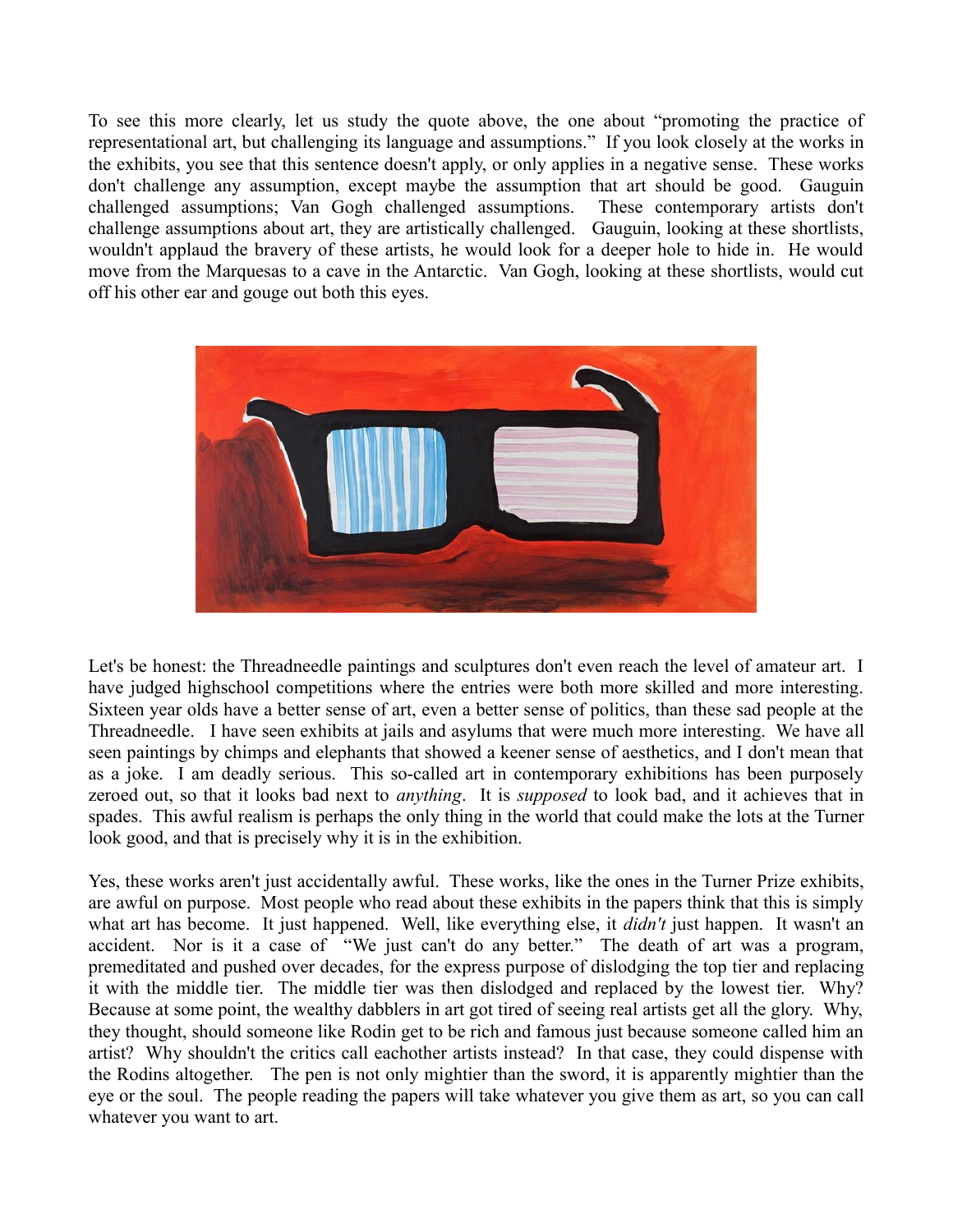That trick worked amazingly well, but through it the critics doomed themselves. They were doomed as soon as the even richer folks who owned the papers saw that they could get rid of the critics, too. The wealthy families just installed their own children as both the artists and the critics, and the circle was closed. Both the Rodins and the Zolas were no longer needed. The market didn't require people who could paint or sculpt or write. It could exist just as well with people who couldn't do anything.

This is what we see at both the Threadneedle and the Turner, and in all the galleries and museums. It is what we see in all the papers and magazines. You know these artists and writers and jurors aren't getting into the game on merit, since no merit is present. So you can assume they come from wealthy families or the hangers-on to these families.



This situation is much much worse than the old aristocracy, since the old aristocracy never managed to be regressive to this extent. I am not apologizing for the aristocracy and have no wish to return to it, but any sensible and honest person can see that the contemporary plutocracy is much worse for art than any aristocracy ever was. Louis XIV may have been a pig in most ways, but at least he didn't set himself up as his own court painter and court architect. He didn't hire his talentless friends to build and decorate Versailles. Pope Julius didn't hire his semi-retarded grandchildren to paint the ceiling of the Sistine Chapel. Charles didn't hire some stage actress or one of his sluts to paint his portraits, he hired Vandyck. Those in the current system, while mouthing empty phrases about being progressive, exhibit an artistic corruption far beyond anything the Kings or Popes ever imagined, since they have been willing to destroy all the arts simply to promote themselves.

But how is realism a threat to any of this? you may ask. Well, it is not realism *per se* that is the threat, it is simply the idea of quality that is the threat. Anything, done well, is a threat to the current *status quo*, since it would take the control out of the hands of the wealthy dilettantes who currently wield it. That is why we hear a constant line of propaganda against talent, against skill, against beauty, and against hierarchies. We have seen decades of hardsell for the idea that these things are regressive, but are they? No. Fake hierarchies, like the one based on wealth, are regressive. Real hierarchies are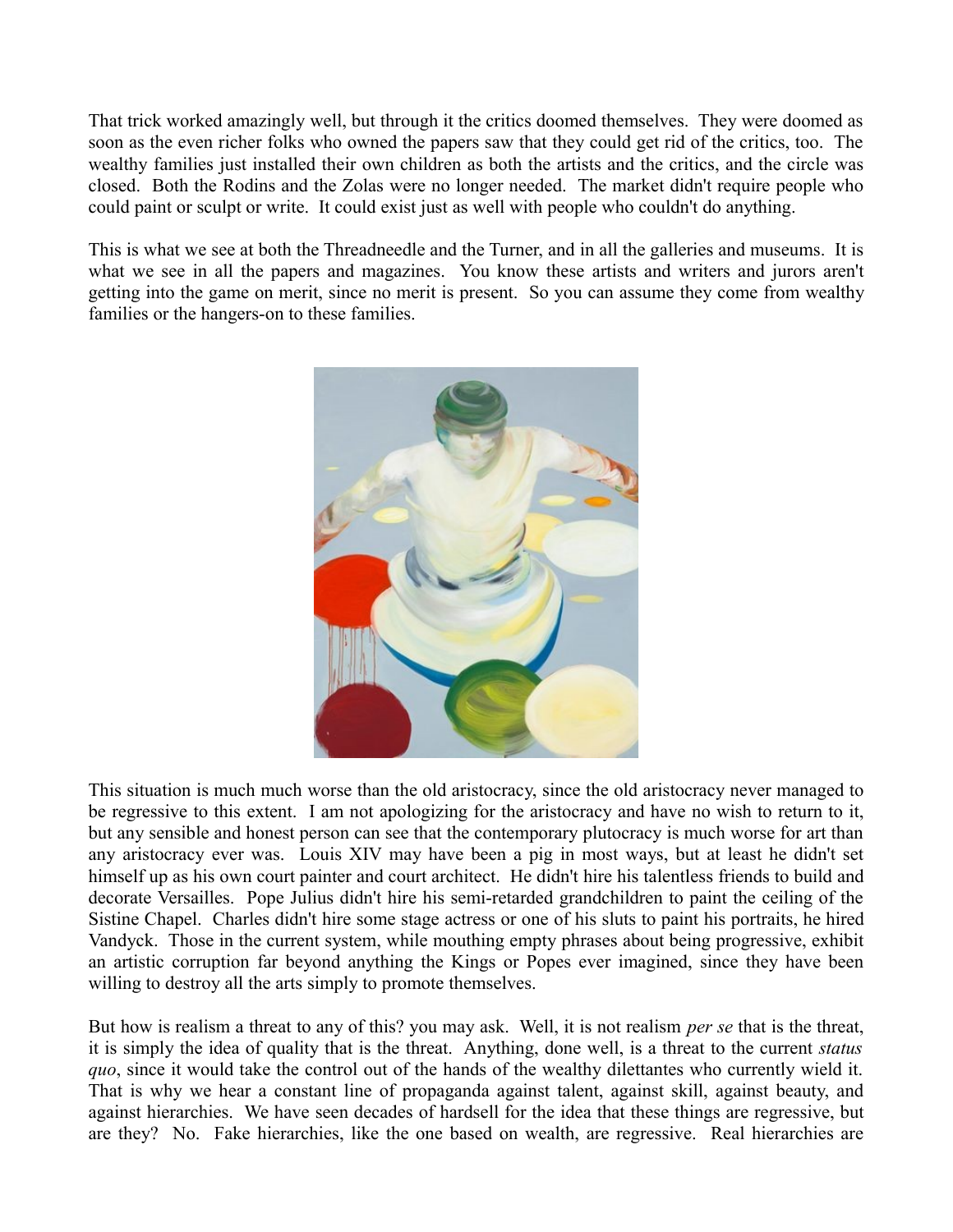progressive, since progress depends on things being done well, in all fields. But the wealthy dilettantes want to keep the fake hierarchy, which protects their wealth, and to destroy the real hierarchies, which threaten it. If real artists are let back into art, then the sons and daughters of the wealthy will no longer get their names in the papers for that reason.

The pat answer to my counter-critiques is to claim that I am just rationalizing my own lack of success in the market. I am told that my problem is not any conspiracy against quality, it is simply my big mouth. No one wants to work with someone is who so opinionated and outspoken. But several facts fail to support that easy answer. The first fact is the timeline: my troubles in the market came first, then my papers. I saw how things were set up, *then* I responded to them. Not the reverse. If B comes after A, B cannot cause A. If that is too logical for you, let us take someone else as the example, not me. Let us take, say, Jeremy Lipking, who is less outspoken and has more market success. Or Graydon Parrish or Jacob Collins or Ronald Sherr. Do you imagine these artists don't feel what I feel? Do you imagine they disagree with this paper? Do you imagine that you will ever see a Lipking or Collins or Sherr or Parrish in a show like the Threadneedle? Do you imagine that you will ever see a positive account of them in the major media? Most importantly, do you imagine that there is *not* a low ceiling over their heads, as over mine? They may be allowed a fair living by driving around the propaganda of the mainstream, but they will never become a part of "art history", as it is now sold and controlled. They may gain the respect of a few artists and clients, but they will never break into the major contemporary institutions. It is these institutions that determine the manufactured top tier of art.



You may say, "That isn't fair, but it isn't really important, either. Art is about art, not money or fame, as you so often say yourself. So why continue to whine?" Yes, for the individual artist, money and fame aren't so important, and probably just get in the way. I am not dissatisfied with my daily life: I love the freedom and don't really need the money or the fame. The loss is not to me, it is to culture and history. When hierarchies are turned upside down, it *is* important. When real hierarchies are reversed, culture becomes regressive, by definition. Society becomes corrupt. Nor is it a sign of maturity or depth or "realism" to shrug at this corruption. If we love the progressiveness of Gauguin or Van Gogh—to return to earlier examples—it is because they were *not* able to shrug at corruption. Van Gogh said,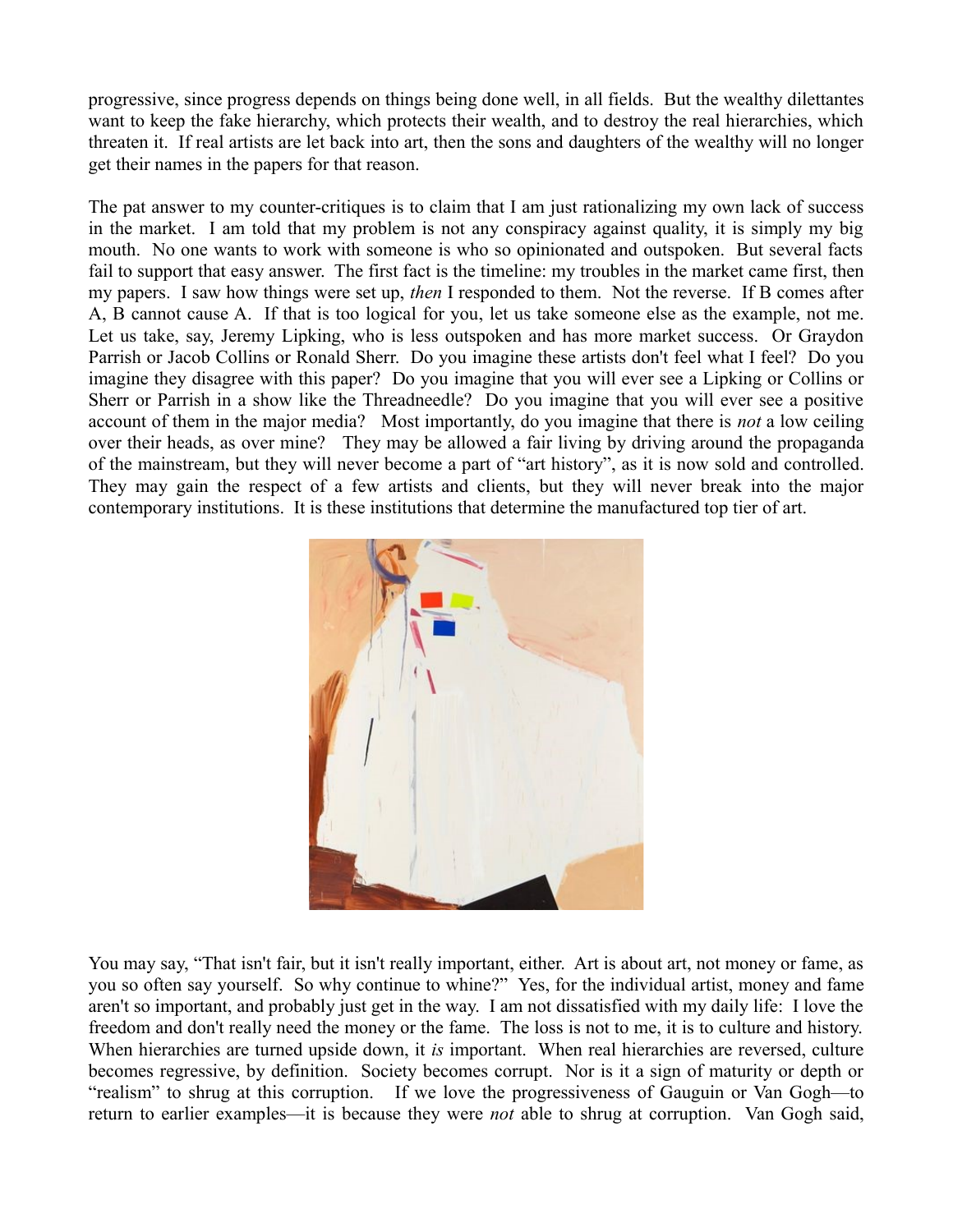"Snobs, nobodies, come in the place of workers, thinkers, artists, and it isn't even noticed." Meaning, here, that he loved art and could not have shrugged at its death or destruction. He would not look impassively at the Threadneedle shortlist, and neither can I. It makes me angry, because this is what we have let art become, through our silence and our disinterestedness. The thing I love is not just my own art, but much of the art of history, the Titians and Vandycks and Sargents and Gauguins. And this is what that history has come to now: the daubings of an inbred clique of promoted fakes.

You will say, "That's all as maybe, but I still don't see how the Threadneedle Prize can be compared to the FBI infiltrating a revolutionary group. If these talentless people are already from established families, as you say, why would they need to be infiltrated? Nothing is going here, least of all revolution or subversion, so why would it need to be controlled?" Well, I was not claiming that MI5 had a hand in this exhibition, although the British government may have an interest in suppressing quality (see below). These exhibitions are more an example of *corporat*e control of media than of government control. It is the established galleries that have an interest in keeping art as it is, since it has never been so easy to manipulate. If you brought real artists back into art, the galleries would immediately lose a large part of their power. And, as I showed above, the current exhibitions and prizes don't need to be infiltrated, because art had already been infiltrated decades ago. All that work has already been done. These new exhibitions and catalogs only need to continue the disinformation campaign which was perfected some time between the world wars. As you can see, they do that very well.



I was not claiming that something revolutionary was going on at the Threadneedle. I am claiming that something revolutionary *would* be going on if art like mine were shown instead of the art you see. Not because my art has revolutionary subject matter or style, but because *any* art of quality, shown in highly publicized venues, would immediately change the course of art history, and would thereby be revolutionary. If the public remembers that real art exists, it won't put up with this fake art anymore. It currently puts up with the Turner and Threadneedle exhibits only because it thinks this is the only thing available. The public has proven itself almost infinitely sympathetic and malleable, and will support art even at its worst. But only if it is fooled into thinking the artists are doing the best they can. When the public comes to understand it is all a scam, it won't support it. This is why the public is fed a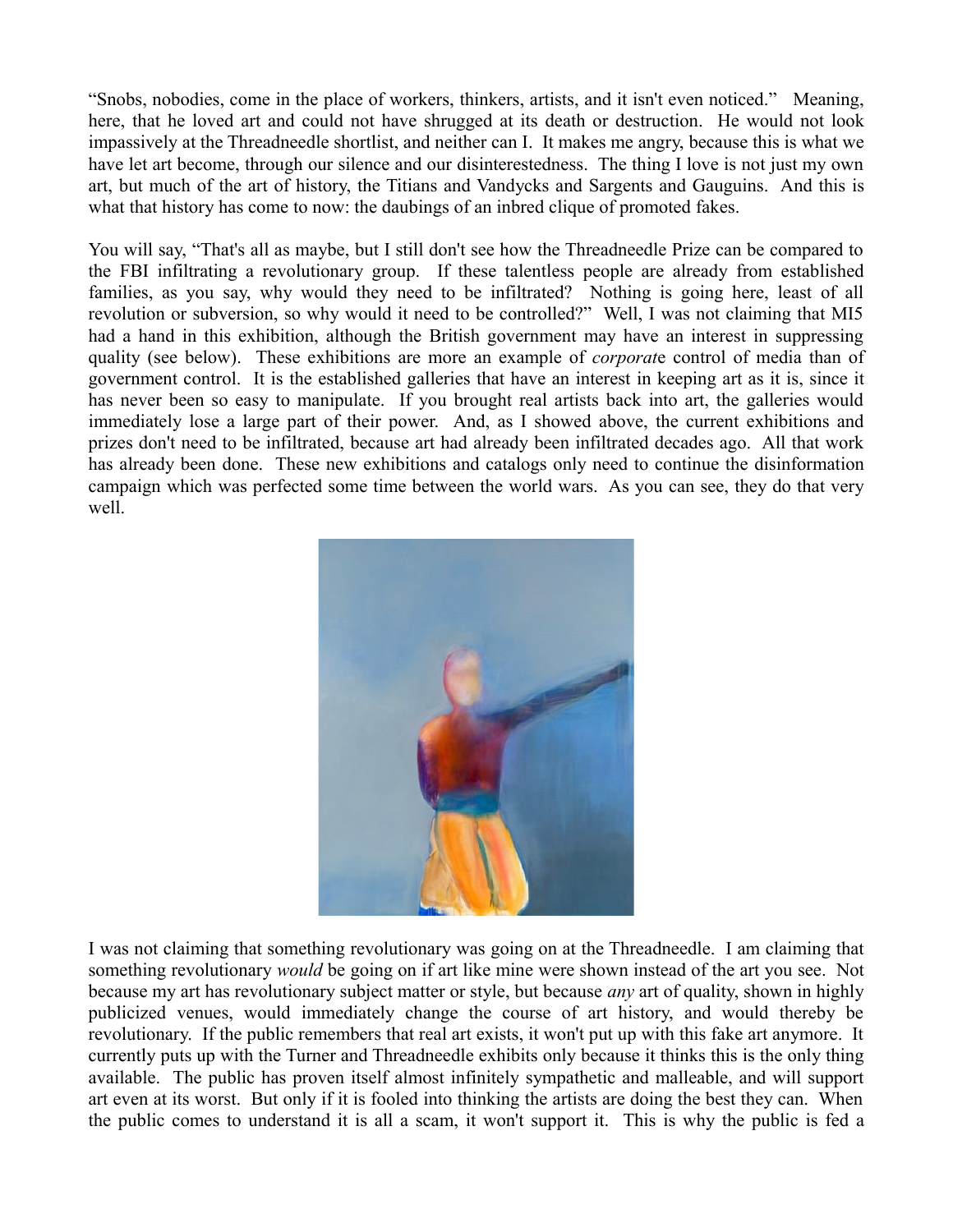constant stream of political correctness in support of contemporary art. The public thinks, "Yes, this art is crap, but it is in support of things I believe in like equal rights and so on, so I best put a good face on it." When the public comes to see that the equality patter is just a façade, and that the art is actually a continuation and extension of the old privileges of the plutocracy, it won't support it any longer.

As a specific example with the Threadneedle, I point out that all three winners of the prize have so far been women (2008-2010), and that 6 of 7 finalists this year are women. The public is told this is an example of equal rights, when it is clearly an example of yet another and tighter clique. It is not just a clique of talentless privileged people, it is a clique of talentless privileged women. That is not equal rights, it is control. Control of a event is once more being sold as an extension of freedom. Because those controlling the event are women, we are supposed to look the other way. Women are never fascists, right? Women are never egotists, continuing to sell out art history for a few moments of recognition, right?

Beyond that, it is worth mentioning that the Turner Prize has been criticized for being male-dominated. With the Threadneedle as an ugly stepsister, the Turner can externalize that problem. They can point to the Threadneedle, which is female-dominated. Parity, right? Not really. The women are still given the lesser booby prize, and they are made to look bad by choosing the worst entries. Any woman who points to the Threadneedle as a source of gender pride is a very confused person.



So far we have followed the rabbit hole down to a certain depth, but there is more. We gets hints of the truly awful if we consider the sponsor of this prize: "Threadneedle is a leading international investment manager with a strong track record of outperformance across asset classes." Wow. What does that have to do with art? Why is an investment firm sponsoring a show like this? Most will assume it is just advertising: Threadneedle is getting its name out there with wealthy people, like Cadillac advertising at the Masters golf tournament. Those who accept my thesis here may take the next step: Threadneedle, as an institution of the wealthy, is supporting its own. These are its own wives and daughters it is underwriting. Both answers are part of the truth, but they aren't the whole truth. Threadneedle is owned by Ameriprise, a company with assets of 131 *billion* dollars, involved in private "asset accumulation" of all kinds. In today's world, this means they are masters of market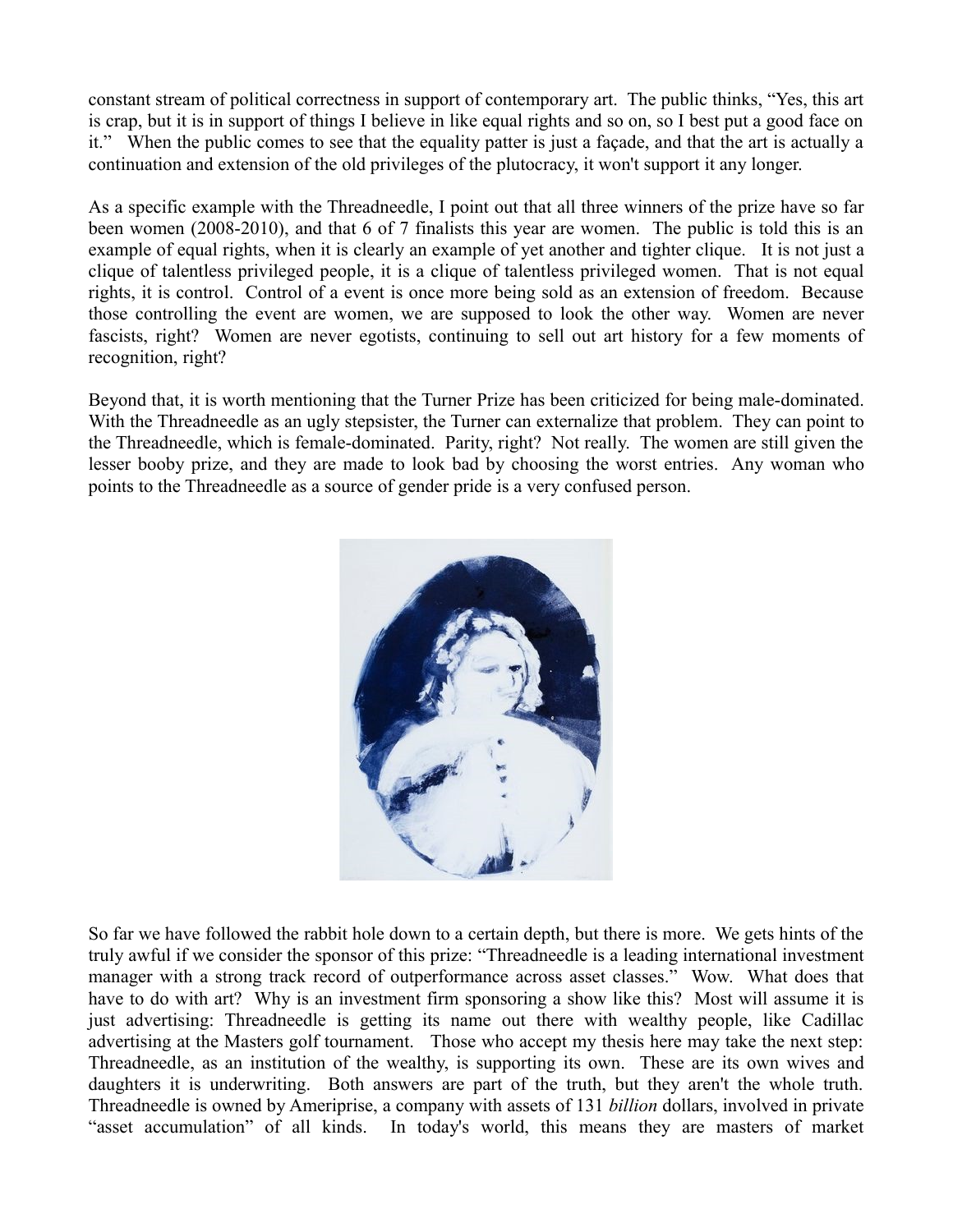manipulation, and Ameriprise and its subsidiaries have been investigated and fined many times in the past decade [for exactly that.](http://en.wikipedia.org/wiki/Ameriprise_Financial) If we know they exist via manipulation, we must consider the possibility they are manipulating the market even as they sponsor an art exhibition. How could they be doing that? Simple: they and their clients are invested in the galleries that sell this sort of art, in the art itself, and in the auction houses, so they must support it directly and preferably indirectly. If they can support (manipulate) the market while appearing to be philanthropists, so much the better.

But manipulation means more than supporting your investments. It means destroying your competition. What is the competition for this sort of art? My sort of art. Just look at the  $20<sup>th</sup>$  century. The entire century, and especially the first half of it, was a long war of "new art" against "old art." New art is what they still sell, a stripped down "egalitarian" art of nullities and fakeries. Old art is any art that attempts to go beyond this. My art is in this category. My art and the art of Lipking, Collins, Sherr, Wang, Parrish, and so on, is not "old" in the sense that it is aristocratic. We aren't painting gods or kings or Popes. We aren't painting anti-union paintings or racist paintings or paintings that glorify the military and the bankers. So why are our paintings dismissed as old-style? It is a technical matter and nothing more: we are trying to paint well. We are concerned with quality. We aren't satisfied with cranking out a few color blobs and trying to sell them as fascinating. We are actually trying to apply a craft to a subject. You wouldn't think this would be either revolutionary or forbidden, but it turns out it is both. Why? *Because it threatens the investments at places like Ameriprise*. This may sound like an outlandish proposal, but it is supported by [my counter-critiques of the Wall Street Journal](http://mileswmathis.com/wsj.html) and [Forbes.](http://milesmathis.com/le.html) Despite the conservative nature of these business journals, we have seen that they have a strange interest in promoting the avant garde. This goes against what we have been taught in our history classes, since in previous centuries the conservatives were always the great enemies of the avant garde. What changed? The investments changed. The wealthy are now invested in the continuation of *art moderne*. Just as JPMorgan cannot tolerate a rise in silver prices past a certain point, since they have bet heavily against it, investors cannot tolerate the fall of modern art. It must be propped up at whatever cost. Any threat to it must be fought off, by hook or crook. I and all those like me are a threat to it.

And now maybe you begin to understand the full extent of the problem. Maybe now you begin to understand the reach of the corporations. The journals and the universities are not accidentally arrayed against any renaissance in the visual arts. The articles you read and the exhibitions you see are not accidentally or one might say, *naturally* biased against "old" art. They aren't biased, they are manipulated. They are controlled. That is different than bias, and far beyond it. The articles aren't written by true believers, biased by strong emotion; they are written by stooges of the galleries and corporations, just as the articles in the medical journals are written by paid stooges of the pharmaceutical companies and the articles in the science journals are written by paid stooges of the military and biotech companies and the articles in the literary journals are written by paid stooges of the publishing houses and articles in the farming journals are written by paid stooges of Monsanto. In short, everything you now read in major journals is paid propaganda, shoveled into your head to confuse you, pervert you, and sell you on an expensive future you don't want and don't need.

This is why everything has been turned on its head, why you have to be told black is white and good is bad and regressive is progressive. It is via this topsy-turvy education that you have been taught that people like me are regressive. Anyone "in the arts" knows that realists like me are throwbacks, without even having to talk to us. We are the worst sort of reactionaries, conservatives, or idealogues. This rhetoric, at its worst, would have you believe that "old-fashioned" artists are little Hitlers in waiting, failed painters waiting to snap and initiate another Holocaust. I have actually seen this said in the "progressive" journals. [John Carey has said it](http://mileswmathis.com/carey.html) in those words in the *Sunday Times*. I don't accept their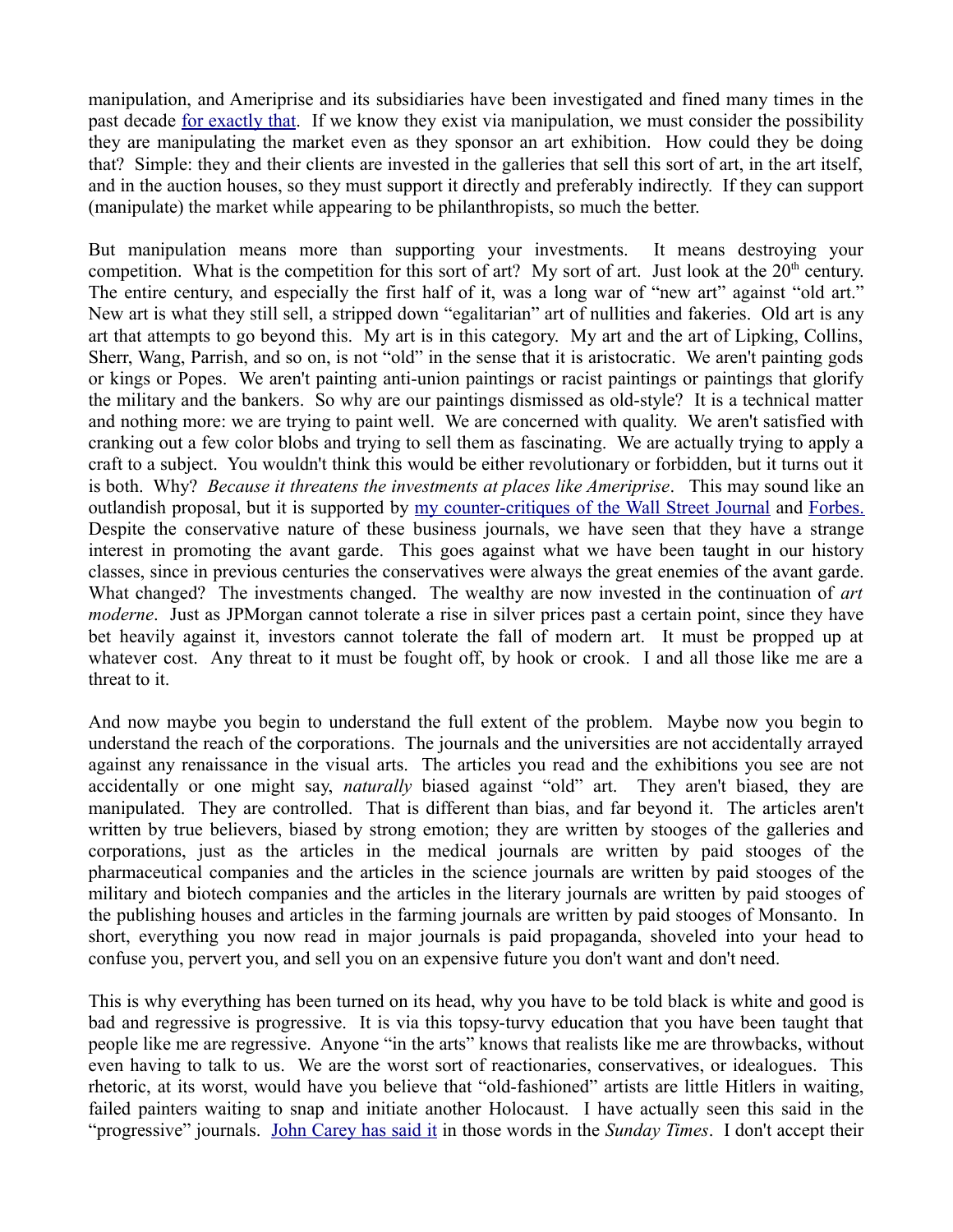new world of crap art, therefore I am the moral equivalent of Hitler. But if you accept this line, you need to reread the paper above, and all my papers. You need to ask yourself one question: "who is really fighting the *status quo*, the so-called avant garde or Miles?" Who is attacking the wealthy above, me or the avant garde? What are the artists at the Turner and Threadneedle doing or saying that is the least bit progressive? [Turning lights on and off? Kissing Madonna and Dennis Hopper](http://mileswmathis.com/turner.html) and Cher? Posing in a bear costume? Sculpting a twig? [Floating a basketball in an aquarium?](http://mileswmathis.con/fruitskin.html)

True, my paintings, unlike my writings, are not overtly political. But the least of my paintings is more progressive than anything you see in modern exhibits, simply because it dares to *try* to be good. I am interested in quality and say so, which puts me at odds with the entire modern program. It is not these people at Turner or Threadneedle that are daring. They are doing the same thing everyone else around them is doing, which is conformism pure and simple. Who would be the odd man out in a contemporary exhibition? Me or them? Which work would stand out in a modern exhibition, this one or this one?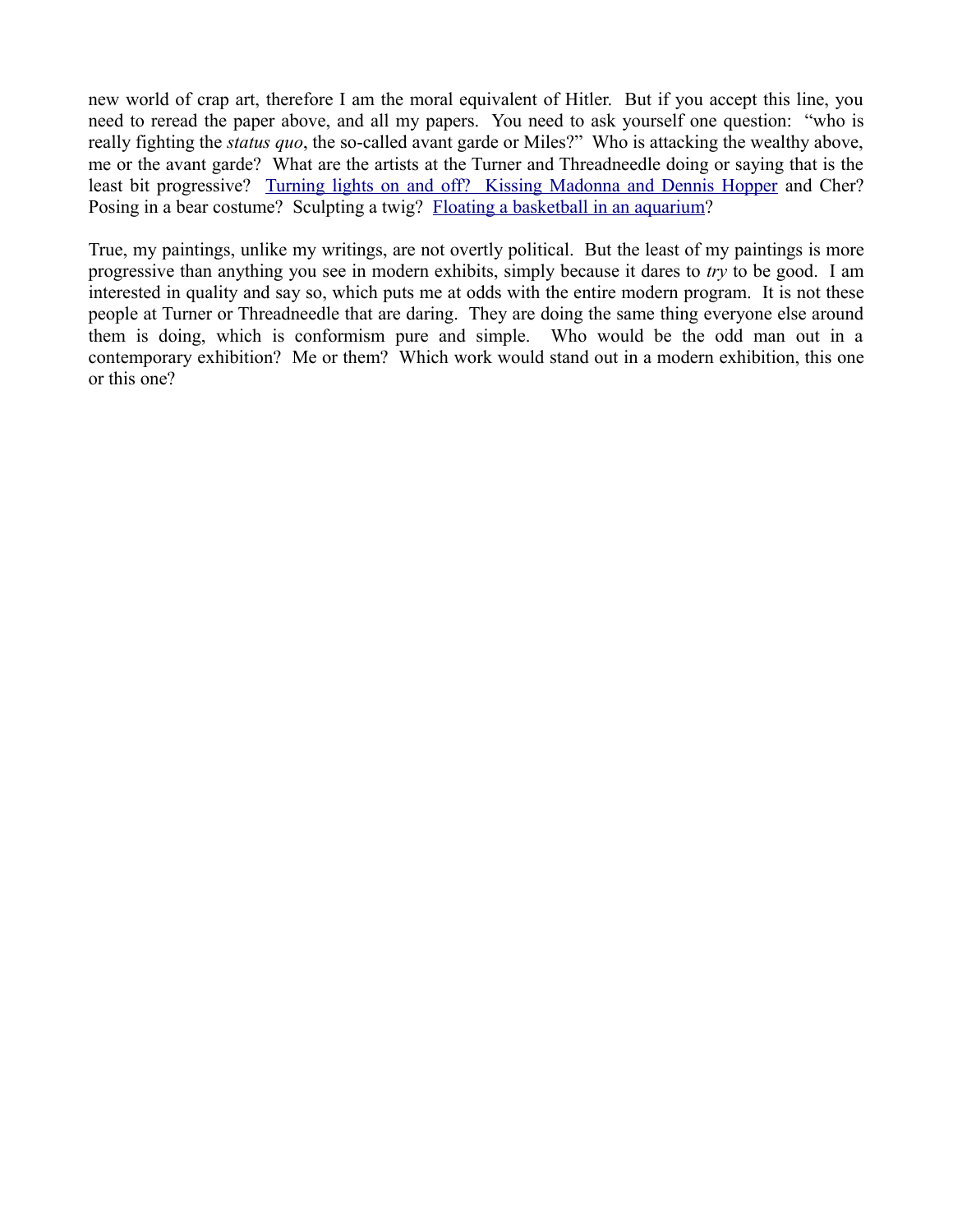



click to go to details

If you want to talk to me about guts, tell me which work requires more guts to create in this day and age, or any day and age?

Beyond that, for anyone really interested in feminism my Triptych must do more for the cause than any number of pathetic paintings of yellow dogs or striped eyeglasses by women. Of course, to discover this, these people would have to remove their heads from their sharktanks long enough to read the Triptych poem, and I haven't met many who had the gumption to do that. They prefer a painting that can be digested like a soundbite, with no use of energy, preferably with an audiotape or their own BBC monkey to tell them what it means. It is easiest to rely on their private Teleprompter, which has been running a continuous loop since about 1910, instructing them not to even consider looking at such a work of art: if they do their club cards might be revoked, the patches ripped from their jeans, their cigarette ration cut, the peroxide tap closed, and their names taken off the New York or London Social Diary.

No, the entire Modern program is based on lies: lies about guts, lies about politics, lies about investments, lies about depth. Open your eyes for a moment and you see that nothing that you are told is there is really there. The paintings and sculptures are unskilled representations of nothing, propped up with unskilled and nonsensical blather. Even the promotion is embarrassing, since it is created by the same sort of people who know nothing about nothing, who can't even write good advertising copy. Behind this façade of incompetence, the real meat of the market is hidden from you: the manipulation, the investments, the dirty deals, the crushing indifference to art, the shallow careerism, the willingness to pimp and prostitute anything and everything.

You will say, "Well, that is a pretty bleak picture you have painted, Dear Miles, and we actually prefer your naked ladies lying on rumpled beds. At least they don't make us want to stick our heads in our ovens. If you are right and the market is a closed circle, what can we do?" The art market is a closed circle, in the sense that it is currently closed to quality and in the sense that it has successfully controlled the buyer, seller, and critic for decades. But it is not impervious to outside influence.